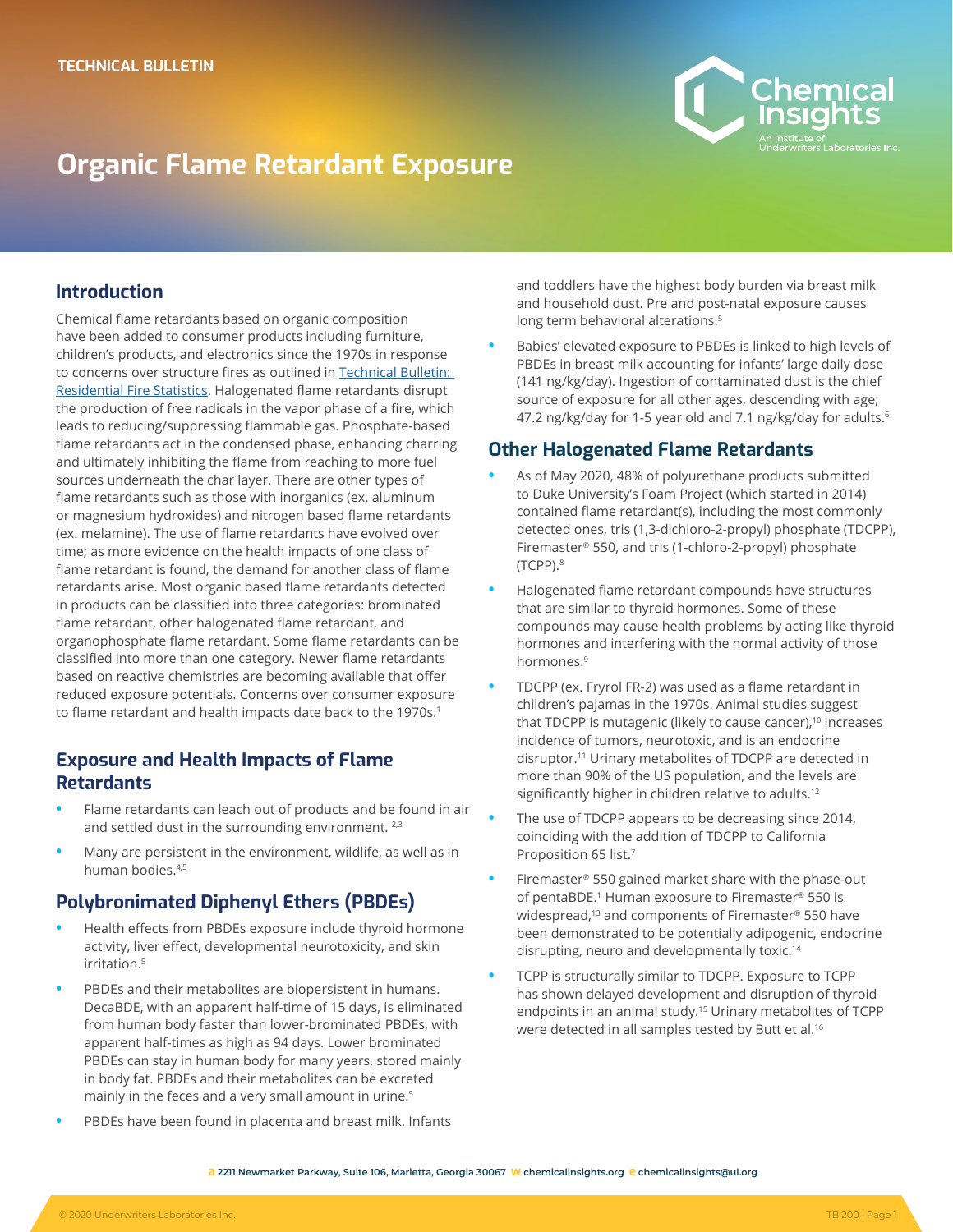

## **Organophosphate Flame Retardants (OPFRs)**

- **•** The halogenated flame retardants like tris (1,3-dichloro-2-propyl) phosphate (TDCPP), Firemaster® 550, and tris (1-chloro-2-propyl) phosphate (TCPP) discussed above are also organophosphate flame retardants. Some additional ones include isopropyl triphenyl phosphate (ITP) mix and methyl phenyl phosphate (MPP) mix.9
- **•** Organophosphate esters are synthetic phosphoric acid derivatives used in a wide variety of applications including flame retardants and plasticizers.4
- **•** Organophosphate esters production and usage have increased in recent years due to the phase-out of other flame retardant formulations (e.g., polybrominated diphenyl ethers, PBDEs),4, 17 yet their toxicological hazards have yet to be well characterized.17
- **•** Studies have demonstrated that both halogenated and nonhalogenated OPFRs are associated with adverse reproductive health and birth outcomes, asthma and allergic disease, early growth and adiposity, affecting neurodevelopment, endocrine system, neurodevelopment, behavioral development, reproductive outcomes, preterm birth, respiratory outcomes, and allergic diseases.<sup>18</sup>
- **•** Some organophosphates are prevalent and persistent in both indoor and outdoor environments.19 Therefore, exposure to OPFRs is ubiquitous in people and in outdoor and indoor environments.4,17
- **•** Both PBDEs and OPFRs are applied to polyurethane foam at roughly identical percentage range (3−7% by weight).17
- **•** OPFRs are also heavily used in electronics.17
- **•** OPFRs have higher vapor pressures compared to PBDEs, leading to increased off-gassing of OPFRs from treated products into indoor air.17
- **•** OPFRs are often found at higher levels compared to PBDE peak exposure levels. Studies from North America and Europe conducted in the early to mid-2000s, when PBDE use and exposure were at their height, reported average ΣBDE indoor air concentrations in 100−600 picogram per cubic meter (pg/m<sup>3</sup>). Recent studies report levels of OPFRs in an order of magnitude higher at least (nanogram per cubic meter, ng/m3) than for PBDEs. Higher concentrations have been detected for OPFRs than for PBDEs in hand wipe and settled dust samples (micro to milligrams per gram of dust) as well.<sup>17</sup>
- **•** A study on OPFR exposure from upholstered furniture estimated the average daily dose of OPFRs from a single lounge chair to be 20 ng/kg/day for adults, 36 ng/kg/day for toddlers, and 54 ng/kg/day for infants.20 This is just from a single chair, the total daily dose is expected to be much greater.
- **•** OPFRs showed comparable toxicity activity to brominated flame retardants in the assays tested.<sup>21</sup>
- **•** OPFRs are found on human hands12 and shown to metabolize in the human body, $16,22$  implying that flame retardant exposure to humans occurs via inhalation, hand-to-mouth contact, and dermal absorption.17,20
- **•** OPFRs have recently been detected in placental tissues, suggesting they may be transferred to the developing infant.<sup>18</sup>
- **•** OPFRs and especially chlorinated OPFRs are more soluble and can persist in water, which makes it persistent mobile organic compounds.17 Wildlife and fish species across North America, Europe, and Asia have been consistently found to contain quantifiable organophosphate ester concentrations.<sup>4</sup>
- **•** OPFRs have also accumulated in Arctic sediments at concentrations 10−100 times greater than those of PBDEs.17

#### **Reactive Flame Retardants**

- **•** Reactive flame retardants are copolymerized in polyurethane foam and bound in the foam during manufacturing. 7,20,23
- **•** Some reactive flame retardants, such as Clariant's Exolit® OP 560, were awarded the US Environmental Protection Agency (EPA) New Chemicals Program P2 Recognition Project Award for their low environmental impacts.<sup>24</sup>
- **•** Flame retardant identification via current analytical screening processes cannot easily detect reactive flame retardants because of their proprietary status. Therefore, the screening process may not identify a flame retardant if its chemical composition is unknown.